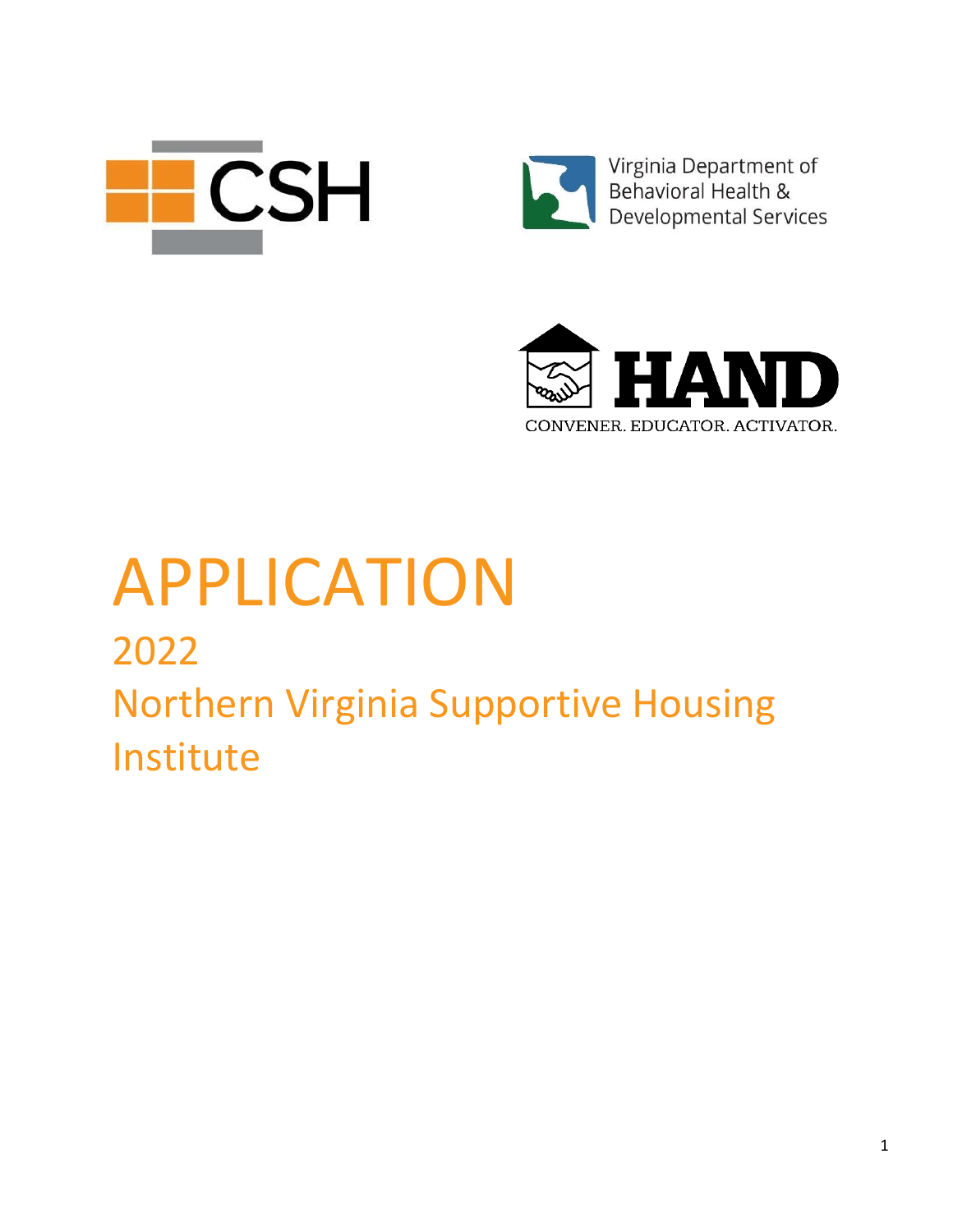## **TEAM MEMBER INFORMATION**

Please provide contact information for each member of your development team. Supportive Housing Institute teams must consist of at minimum a supportive housing service provider partner, a housingdeveloper/ owner partner, and a property management partner. **Applicants may apply without having identified all of their team members but must agree to work with the Virginia Department of Behavioral Health and Developmental Services (DBHDS), Corporation for Supportive Housing (CSH), and the Housing Association of Nonprofit Developers to identify these partners.** Teams will be limited to a maximum of five Institute participants, or six participants *if* including lived expertise representation, e.g. Peer Support Specialist. Each team must identify a team leader who will take responsibility for leading the team through the development and planning process and serve as the primary contact. The Team Lead organization must be eligible to receive a Project Initiation Grant. This grant is designed to move your project through the feasibility stage of the development process. For more information, please see the Request For Applications.

**Team Lead and Primary Contact:** Please list a Team Lead who will be responsible for carrying out the teams' responsibilities during the Supportive Housing Institute, and who will oversee the process from Institute to project completion.

| <b>NAME:</b>                  |  |
|-------------------------------|--|
| TITLE:                        |  |
| <b>ORGANIZATION:</b>          |  |
| <b>ADDRESS:</b>               |  |
| <b>CITY, STATE, ZIP CODE:</b> |  |
| <b>EMAIL:</b>                 |  |
| <b>PHONE:</b>                 |  |
| <b>ROLE:</b>                  |  |

**Project Team:** Please list up to four (4) additional team members. Roles across Institute project teams can include, but are not limited to: Developer, Property Manager, Service Provider, Owner and/or Staff Member with Lived Experience.

| <b>Name and Email</b> | <b>Organization and Location</b> | Role |
|-----------------------|----------------------------------|------|
|                       |                                  |      |
|                       |                                  |      |
|                       |                                  |      |
|                       |                                  |      |
|                       |                                  |      |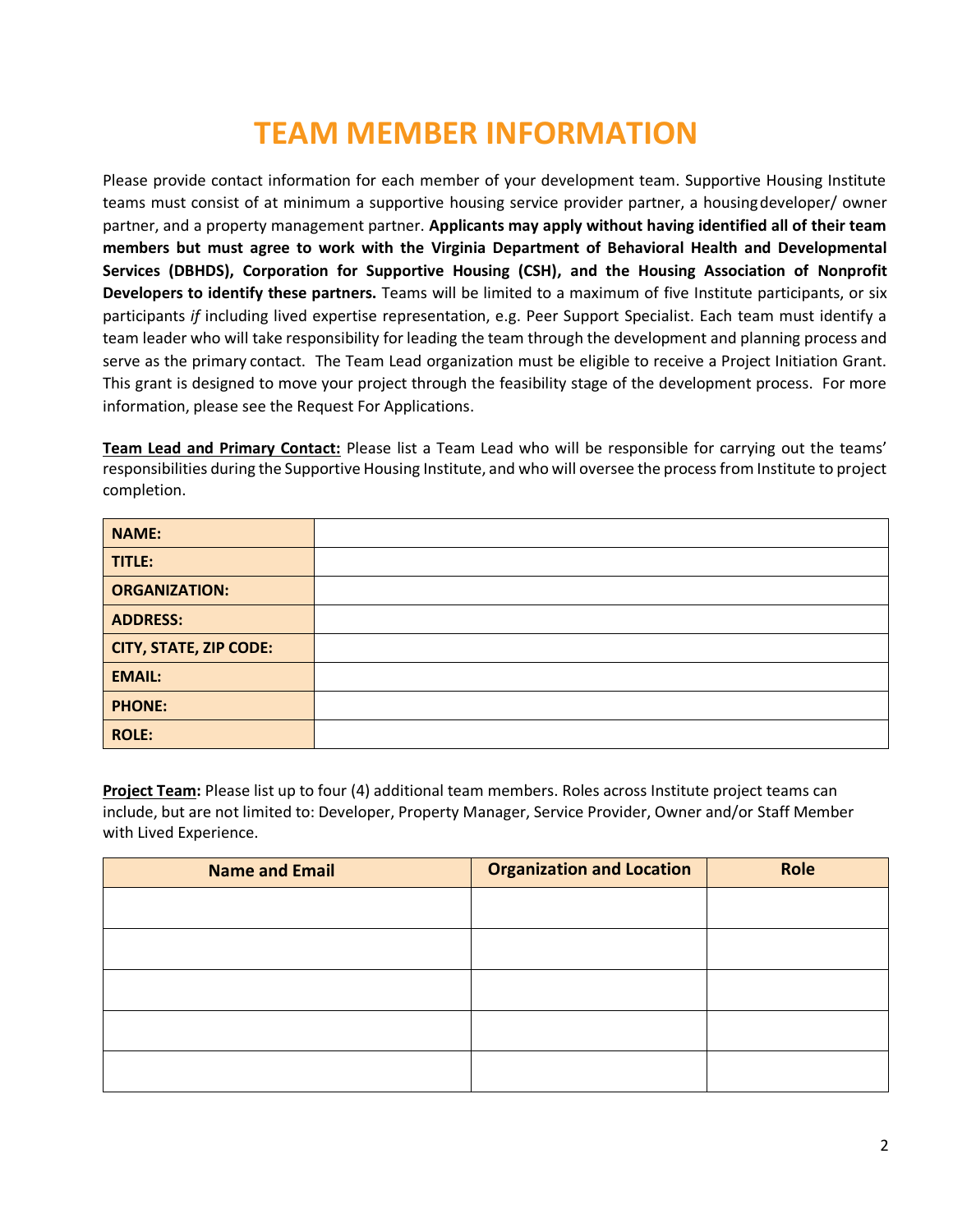## **PROJECT CONCEPT**

**Site:** Please list up to three (3) potential sites your team is considering for your project

| <b>Address(s) or General Location</b> | <b>Site Control</b><br>(Y/N) | <b>New Construction</b><br>or Rehab |
|---------------------------------------|------------------------------|-------------------------------------|
|                                       |                              |                                     |
|                                       |                              |                                     |
|                                       |                              |                                     |

**Design Concept:** Please provide *estimates* of the following:

| <b>Total # of Units</b>                                        |            |                        |                      |                      |
|----------------------------------------------------------------|------------|------------------------|----------------------|----------------------|
| <b>Total # of Buildings</b>                                    |            |                        |                      |                      |
| Single Site (100% PSH) or<br><b>Integrated (specify % PSH)</b> |            |                        |                      |                      |
| <b>Unit Type:</b>                                              | <b>PSH</b> | 0-30% AMI<br>(Not PSH) | 30-60%<br><b>AMI</b> | 60-80%<br><b>AMI</b> |
| # of Studio Units                                              |            |                        |                      |                      |
| # of 1 BR Units                                                |            |                        |                      |                      |
| # of 2 BR Units                                                |            |                        |                      |                      |
| # of 3+ BR Units                                               |            |                        |                      |                      |
| If unknown, please explain why:                                |            |                        |                      |                      |

\*Integrated refers to a property that includes a mix of PSH and other affordable or market rate units. Please specify the percent of PSH units within the project.

**Focus Population:** If you plan to serve more than one population, please describe which population is primary and why multiple populations were chosen.

| <b>Focus Population (s)</b> | # of Units |
|-----------------------------|------------|
|                             |            |
|                             |            |
|                             |            |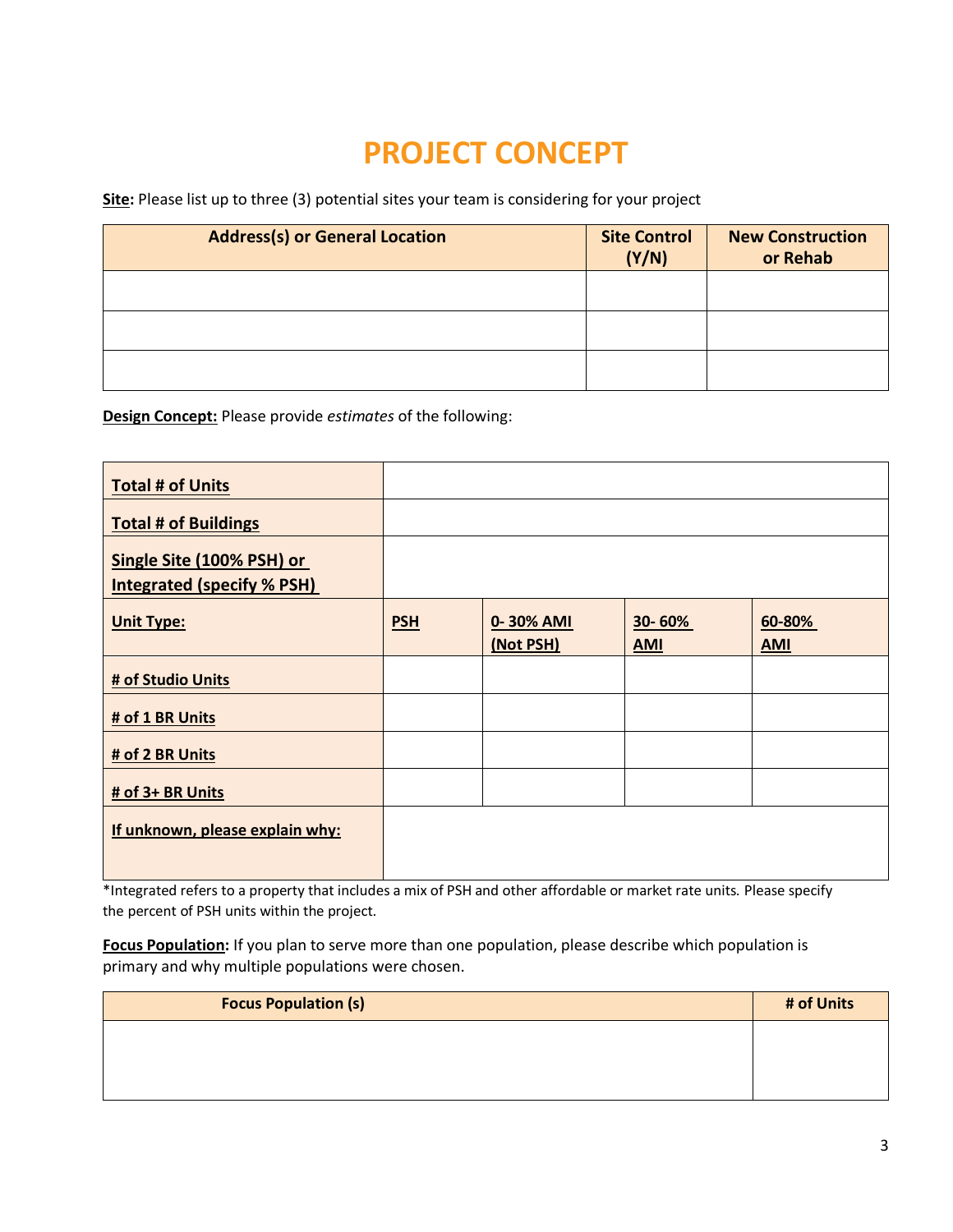## **APPLICATION NARRATIVE**

Please include a short narrative responding to each question listed below. Narrative may not exceed four (4) pages typed, not including prior charts and tables. **All questions must be answered as a narrative summary**, **providing and referencing attachments is not sufficient (except where noted below)**.

#### **Organizational Background:**

*NOTE*: Response to this section, Organizational Background, is required but not scored.

- 1. Briefly describe the vision and mission of your proposed project. How do the principles of Housing Firstrelate to the project concept?
- 2. Briefly describe how your team was selected. If you do not currently have team members representing all roles, please describe efforts made and challenges encountered.
- 3. Address how you will partner with appropriate health and service providers, local government, your local public housing authority and other public systems (e.g., justice, health systems, homeless system, child welfare and/or others, including any connections to local homeless response systems (Continuum of Care).
- 4. Discuss any anticipated project related capacity/resource concerns that you plan to address during the Supportive Housing Institute.
- 5. Accessibility to technology for remote (virtual) trainings; Some Institute sessions will be held virtually, requiring all team members to have access to a computer and reliable internet. Team members will need access to video camera/mic or headset. Are there any special accommodations we should know about?

#### **Project Readiness & Accessibility:**

- 1. Briefly describe and demonstrate evidence of site control acceptable forms may include: deed, purchase agreement, option, or long-term ground lease. **(10 points)**
- 2. Briefly describe the location of your proposed project in terms of accessibility; Describe how your project can assure residents will be able to access services, employment, grocery stores, medical needs, etc. (If no location is known at this time, describe how will the team prioritize location accessibility when selecting site; minimum needs). **(5 points)**

#### **Project Concept:**

- 1. Briefly describe how culturally specific/culturally responsive organizations/programs and other equity measures will be available to tenants who are members of communities of color and other historically marginalized populations. Please attach any agreements with service organizations. **(5 points)**
- 2. Provide information on how tenant voice is (or will be) part of the project design, including if your team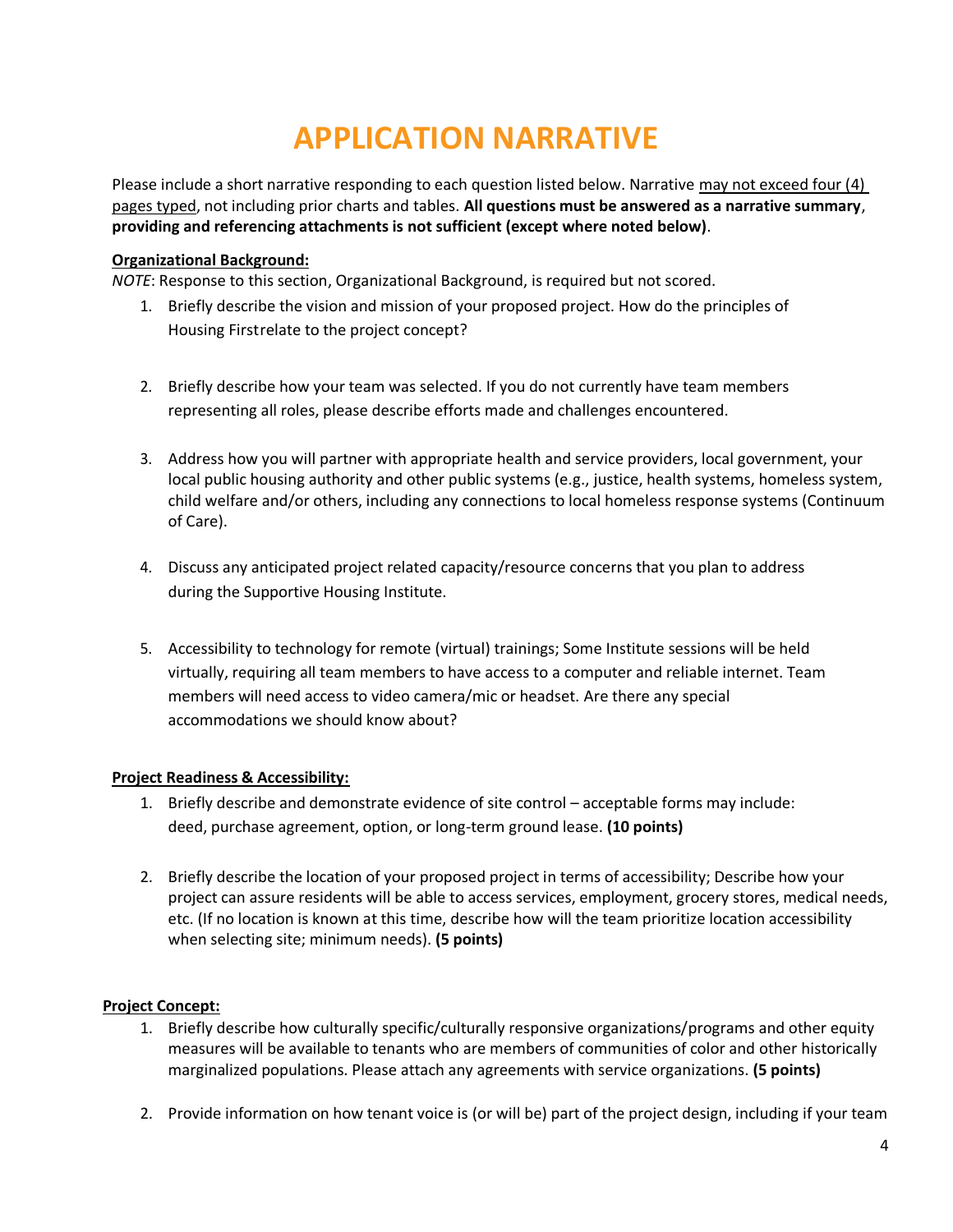is including a member of the priority population for your project. Describe what expertise or measures are in place to ensure the project best supports the focus population. This includes those who identify as BIPOC and/or other historically marginalized communities and/or serve people that identify as members of the priority populations planned for this project. **(5 points)**

#### **Experience & Capacity:**

1. Provide a narrative of experience delivering PSH for the developer, property management and service provider on the project team (respond for each group). Each group must have experience in the role they are playing in the project, although supportive housing experience specifically is not required. For those team members with experience with PSH, describe the experience and how similar or dissimilar it is with this project; For those team members without experience with PSH, describe the commitment to Housing First and PSH in the delivery of this housing project. **(5 points)**

#### **Developer:**

#### **Service Provider:**

#### **Property Manager:**

2. Does your project team include a BIPOC $1$  led organization as either the developer and/or service provider? Please describe based on the definitions provided below. **(5 points)**

BIPOC led Nonprofit organizations should meet at least two of the following conditions:

- Head of organization is BIPOC
- Greater than 50% of senior staff is BIPOC; or
- Greater than 50% of the board is BIPOC
- BIPOC led for-profit companies should have:
	- Greater than 50% of ownership is BIPOC
- 3. Describe the lead applicant's ability to manage federal grant funding. Please also provide evidence in the form of an attachment of past experience managing federal resources and a sample of supporting documentation generated by your organization's financial management system that can demonstrate your ability to comply with [2 CFR](https://www.ecfr.gov/current/title-2/subtitle-A/chapter-II/part-200/subpart-D/section-200.302) 200.303. **(10 points)**

 $\overline{\phantom{a}}$ 

<sup>1</sup> Black, Indigenous, and People of Color